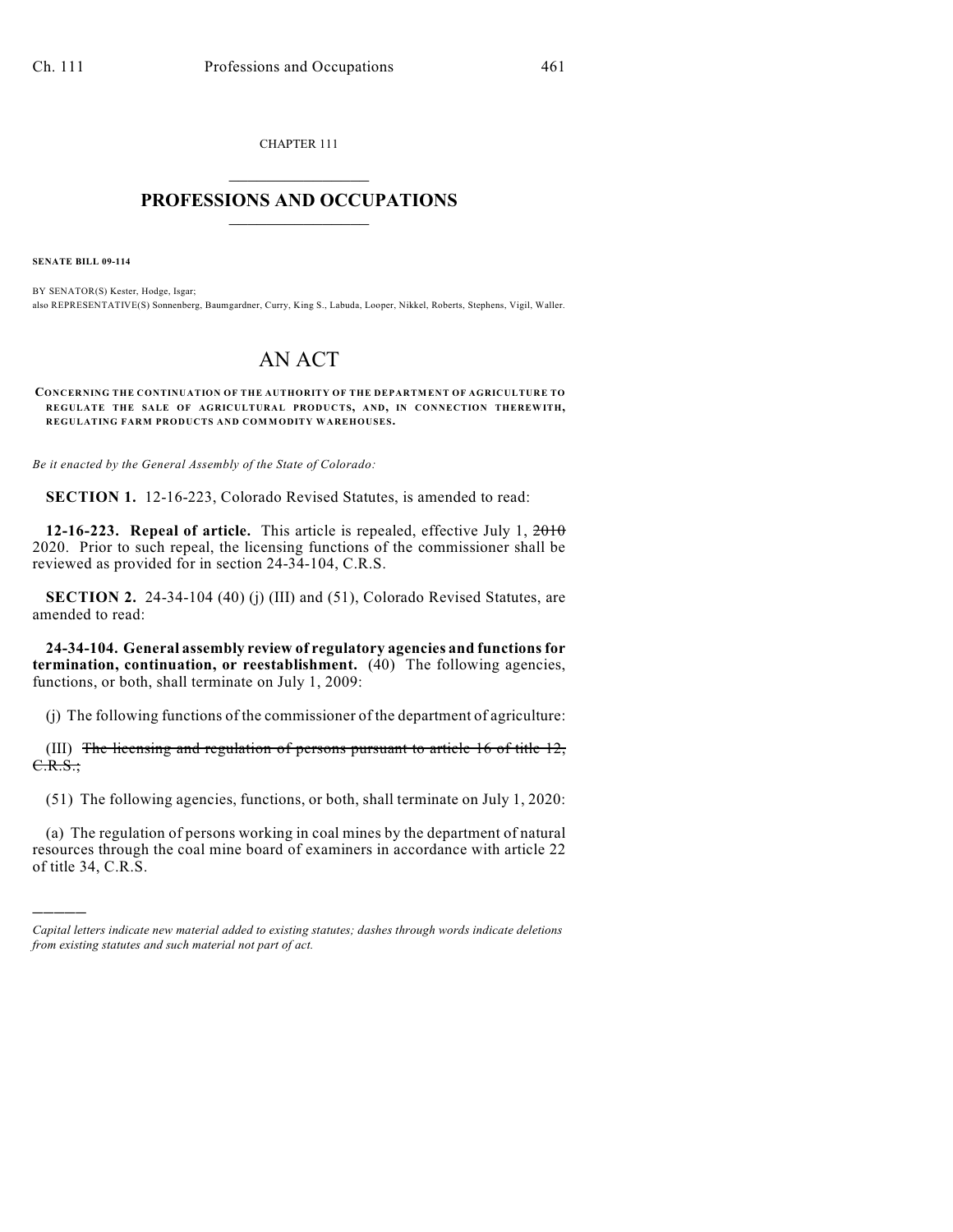(d) THE LICENSING AND REGULATION OF PERSONS BY THE DEPARTMENT OF AGRICULTURE PURSUANT TO ARTICLE 16 OF TITLE 12, C.R.S.

**SECTION 3.** 12-16-105 (2), Colorado Revised Statutes, is amended to read:

**12-16-105. License fee - renewal - rules.** (2) If any licensee fails for any reason to apply for the renewal of a license before March 1 of each year AN ANNUAL DATE SPECIFIED BY THE COMMISSIONER BY RULE, such licensee shall, upon application for a renewal license and before such license is issued, pay a penalty as established by the agricultural commission, which shall be in addition to the license fee.

**SECTION 4.** 12-16-206 (2), Colorado Revised Statutes, is amended to read:

**12-16-206. Licenses - requirements - rules.** (2) If any licensee fails to apply for license renewal before March 1 of each year AN ANNUAL DATE SPECIFIED BY THE COMMISSIONER BY RULE, such licensee shall, upon application for a renewal license and before such license is issued, pay a penalty fee as established by the agricultural commission. Such penalty fee shall be in addition to the license fee.

**SECTION 5.** 12-16-105 (1) (a) (I), Colorado Revised Statutes, is amended to read:

**12-16-105. License fee - renewal - rules.** (1) (a) For filing the application described in section 12-16-104, each applicant for a license in each of the following categories shall pay to the commissioner a fee as determined by the agricultural commission, which fee shall be transmitted to the state treasurer for credit to the inspection and consumer services cash fund created in section 35-1-106.5, C.R.S.:

(I) Dealers; except that a dealer who signs an affidavit stating that such dealer shall make payment in cash or by one of the other means specified in section 12-16-106 (1) (f) for each transaction for farm products shall pay  $\pi\sigma$  THE SAME application fee AS A SMALL-VOLUME DEALER;

**SECTION 6.** 12-16-103 (10.5) (c) and (10.5) (d), Colorado Revised Statutes, are amended to read:

**12-16-103. Definitions - rules.** As used in this part 1, unless the context otherwise requires:

(10.5) "Small-volume dealer" means any person who:

(c) Buys less than twenty thousand dollars' worth of farm products OR COMMODITIES, IN AGGREGATE, per year from the owners for processing or resale;

(d) Does not purchase in a single transaction two thousand five hundred dollars' worth or more of farm products OR COMMODITIES, IN AGGREGATE; and

**SECTION 7.** 12-16-107 (3) and (4), Colorado Revised Statutes, are amended to read: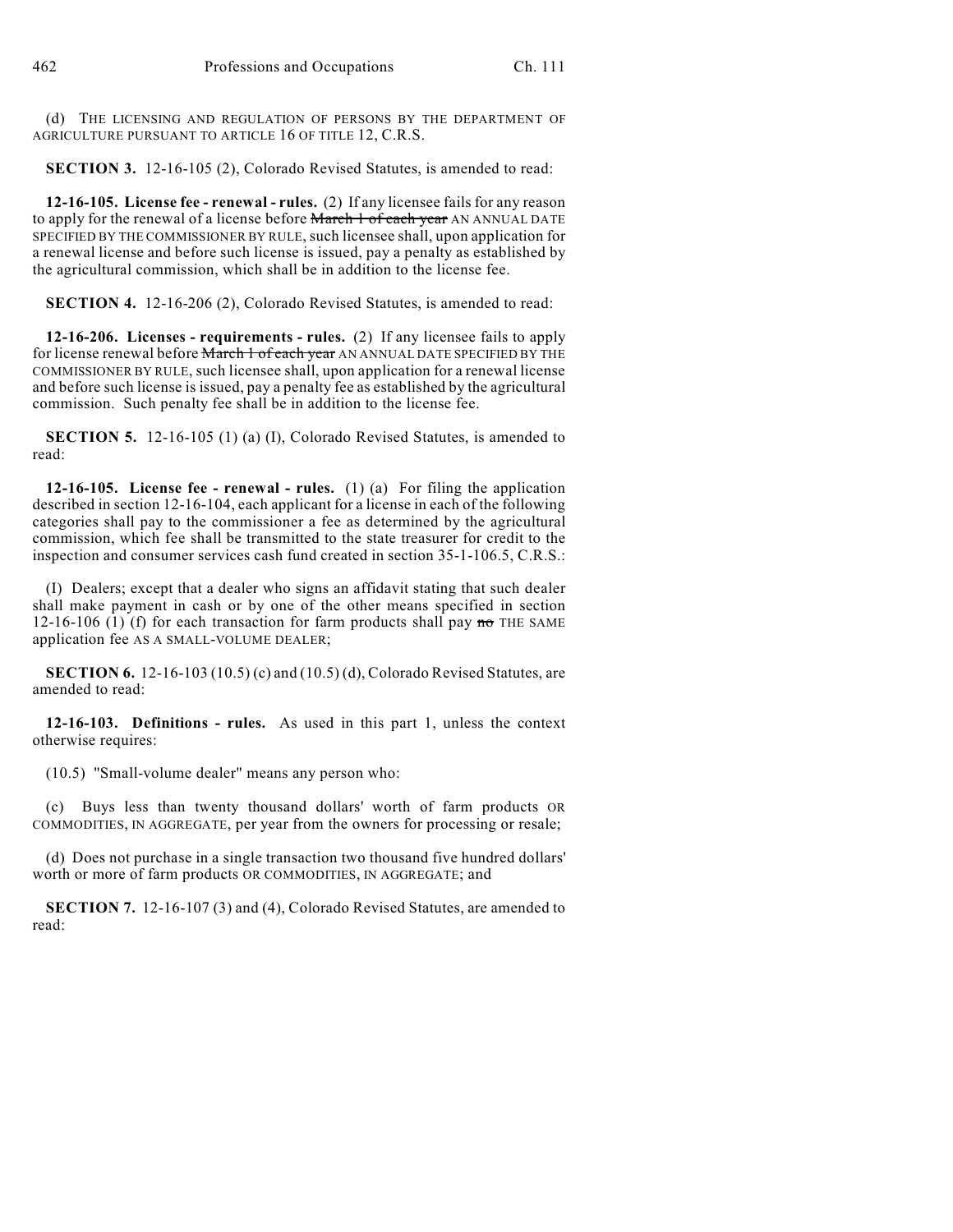**12-16-107. Investigations, hearings, and examinations.** (3) (a) At any reasonable time during regular business hours, The commissioner, upon consent of the licensee or upon obtaining an administrative search warrant, shall have free and unimpeded access to all buildings, yards, warehouses, and storage facilities owned by a licensee in which any farm products are kept, stored, handled, processed, or transported.

(b) At any reasonable time during regular business hours, The commissioner, upon consent of the licensee or upon obtaining a search warrant, shall have free and unimpeded access to all records required to be kept and may make copies of such records.

(4) At any reasonable time during regular business hours, The commissioner may examine the ledgers, books, accounts, memoranda, and other documents and the farm products, scales, measures, and other items in connection with the business of any licensee relating to whatever transactions may be involved.

**SECTION 8.** 12-16-114 (1), Colorado Revised Statutes, is amended to read:

**12-16-114. Enforcement.** (1) The commissioner shall be the enforcing authority of this part 1, and he or his THE COMMISSIONER OR THE COMMISSIONER'S authorized representative shall have free and unimpeded access during regular business hours to all places of business and all business records of a licensee pertinent to any proper inquiry in the administration of this part 1. Any person in whom the enforcement of any provision of this part 1 is vested has the power of a peace officer as to such enforcement.

**SECTION 9.** 12-16-210 (2), Colorado Revised Statutes, is amended to read:

**12-16-210. Commissioner - rules - delegation of powers and duties.** (2) The commissioner shall be the enforcing authority of this part 2, and he or his THE COMMISSIONER OR THE COMMISSIONER'S authorized representative shall have free and unimpeded access during regular business hours to all places of business and all business records of the licensee pertinent to any proper inquiry in the administration of this part 2. Any person in whom the enforcement of any provision of this part 2 is vested has the power of a peace officer as to such enforcement.

**SECTION 10.** 12-16-215 (2) and (4), Colorado Revised Statutes, are amended to read:

**12-16-215. Enforcement - inspection of commodity handlers' property confidentiality.** (2) At any reasonable time during regular business hours, The commissioner, upon consent of the licensee or upon obtaining an administrative search warrant, has the right to inspect any commodity handler's place of business where commodities are stored, handled, or received and any records pertaining to storage obligations and commodity positions kept by the commodity handler which THAT pertain to the operation thereof. The property, books, records, accounts, and papers pertaining to storage obligations and commodity positions of every commodity handler shall be subject to inspection and copying by the commissioner. at any reasonable time during business hours.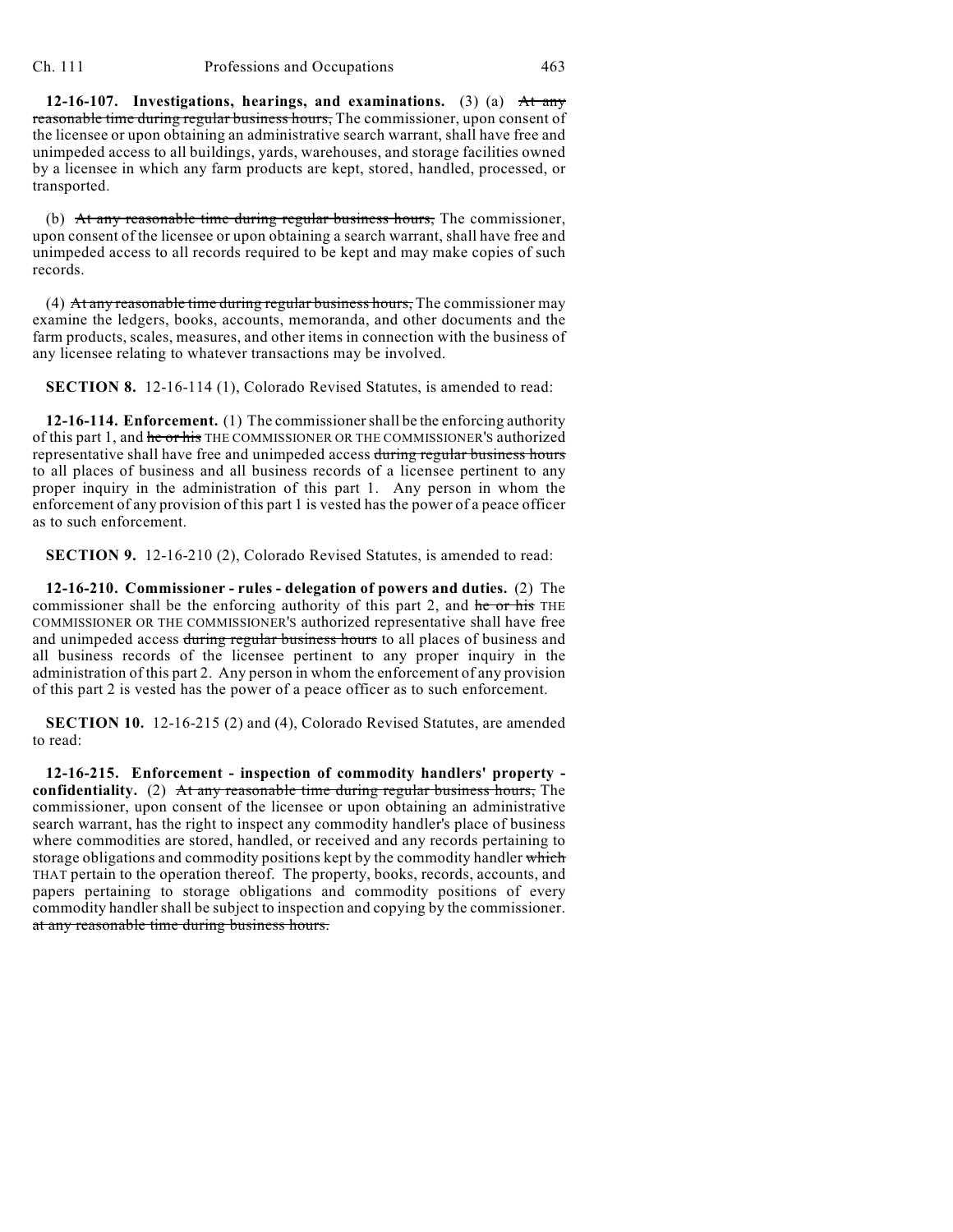(4) At any reasonable time during regular business hours, The commissioner may examine the ledgers, books, accounts, memoranda, and other documents and the commodities, scales, measures, and other items in connection with the business of any licensee relating to whatever transactions may be involved.

**SECTION 11.** 12-16-202 (1) and (4.5) (a) (IV), Colorado Revised Statutes, are amended to read:

**12-16-202. Definitions - rules.** As used in this part 2, unless the context otherwise requires:

(1) "Agent" means a person who, on behalf of a commodity handler, buys, receives, contracts for, or solicits farm products from or sells farm products for the owner thereof or who negotiates the consignment or purchase of farm products on behalf of a commodity handler.

(4.5) (a) "Commodity handler" means:

(IV) Any person who receives on consignment or solicits from the owner thereof any kind of commodity for sale on commission on behalf of such owner, or who accepts any commodity in trust from the owner thereof for the purpose of resale, or who sells or offers for sale on commission any commodity or in any way handles any commodity for the account of  $\sigma r$  as an agent of, the owner thereof; or

**SECTION 12.** 12-16-203 (1) and (2), Colorado Revised Statutes, are amended to read:

**12-16-203. Licenses - commodity handler - rules.** (1) No person shall act as a commodity handler or as an agent for a commodity handler in this state without having first obtained a license from the department.

(2) Every person acting as a commodity handler  $\sigma r$  as an agent for a commodity handler in this state shall, each year before the date specified by the commissioner by rule, obtain a license from the department.

**SECTION 13.** 12-16-205 (1) (a) and (2.5), Colorado Revised Statutes, are amended to read:

**12-16-205. Commodity handler licenses - application requirements.** (1) (a) Each applicant for a commodity handler license  $\sigma r$  agent license shall pay, for each year in which such license is to be valid, a license fee established by the agricultural commission, which license fee the department shall collect and transmit to the state treasurer, who shall credit the same to the inspection and consumer services cash fund created in section 35-1-106.5, C.R.S.

 $(2.5)$  (a) Application for an agent license under this section shall be made to the department upon forms furnished by the department. The application shall include the following information:

(I) The name and principal business address of the applicant in Colorado and in each state in which the applicant operates;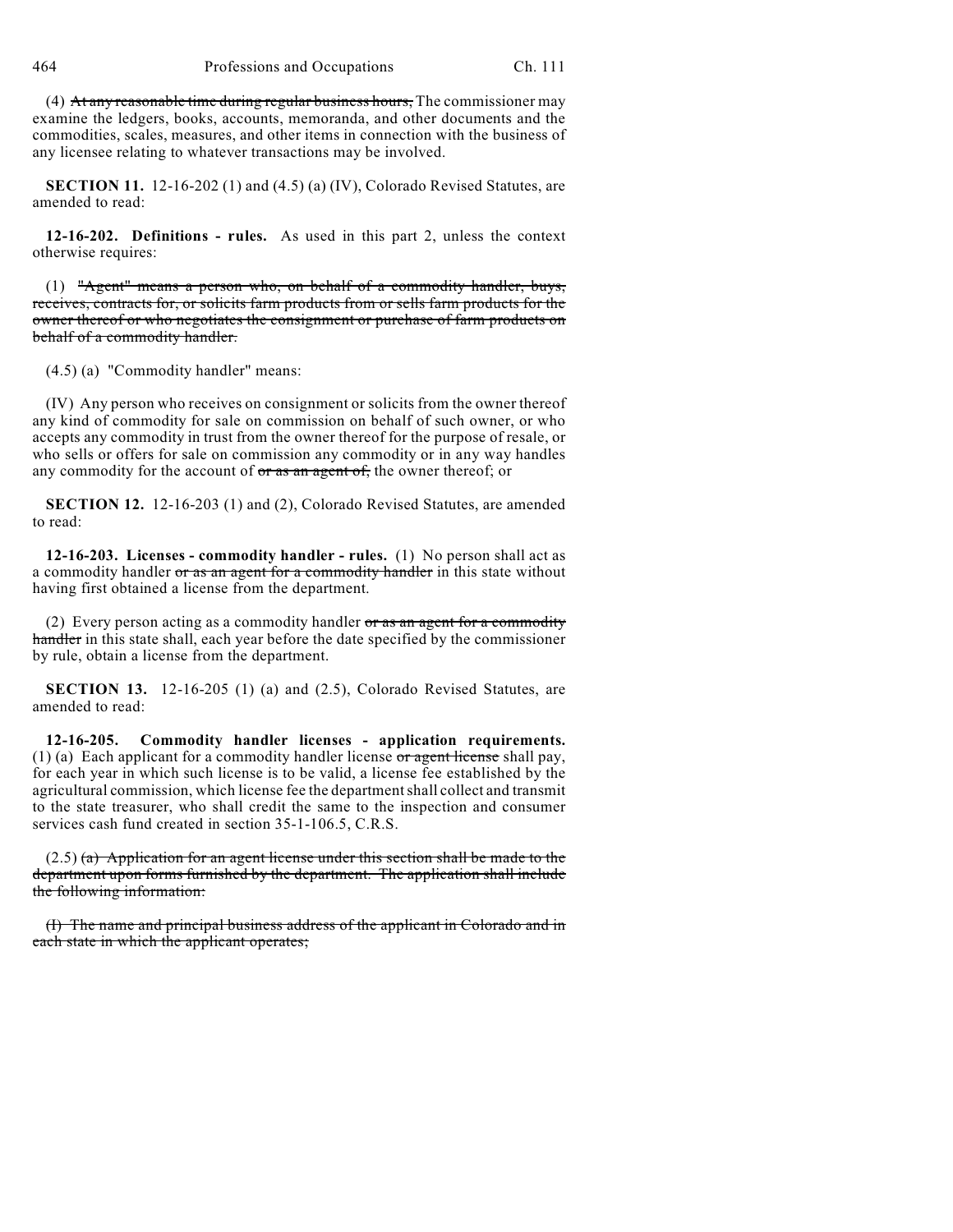(II) The name of the person authorized to receive and accept service of summons and legal notices of all kinds on behalf of the applicant in each state;

(III) The name and address of the commodity handler represented or that will be represented upon licensure of the agent;

(IV) A written letter of intention from the commodity handler named in subparagraph (III) of this paragraph (a) to name the applicant as such commodity handler's agent upon licensure;

(V) The name and address of any commodity handler for whom the agent has been issued a license pursuant to this subsection (2.5); and

(VI) Any other information that the commissioner deems reasonably necessary to carry out the purposes of this part 2.

(b) (I) No person may be licensed as agent for any commodity handler that is not licensed.

(II) A separate license shall be required for each commodity handler that an agent seeks to represent.

(c) A license issued pursuant to this subsection (2.5) shall expire upon expiration of the license of the commodity handler the agent represents.

**SECTION 14.** The introductory portion to 12-16-208 (1) and 12-16-208 (1) (c), Colorado Revised Statutes, are amended to read:

**12-16-208. Credit sale contracts.** (1) When a commodity handler receives commodities in a manner which is not pursuant to storage for which payment has not been made, the commodity handler, not more than sixty days after the receipt of such commodities, shall provide the producer or owner of the commodities with a THE credit sale contract. The credit sale contract shall contain the following information:

(c) The name and address of the producer or owner and the signature of the commodity handler; and the handler's authorized agent;

**SECTION 15.** 12-16-218 (1) (e), Colorado Revised Statutes, is amended to read:

**12-16-218. Bonds or irrevocable letters of credit - exemptions.** (1) (e) Any person licensed pursuant to part 1 of this article may apply for a license as a commodity handler or agent and shall not be subject to the license fee required by section 12-16-205. The bond or irrevocable letter of credit required by section 12-16-106 shall also apply to such person's activities as a commodity handler  $\sigma$ agent and shall be subject to the provisions of this section and section 12-16-215.

**SECTION 16.** 12-16-221 (1) (e) and (1) (l), Colorado Revised Statutes, are amended to read:

**12-16-221. Unlawful acts.** (1) It is unlawful and a violation of this part 2 for